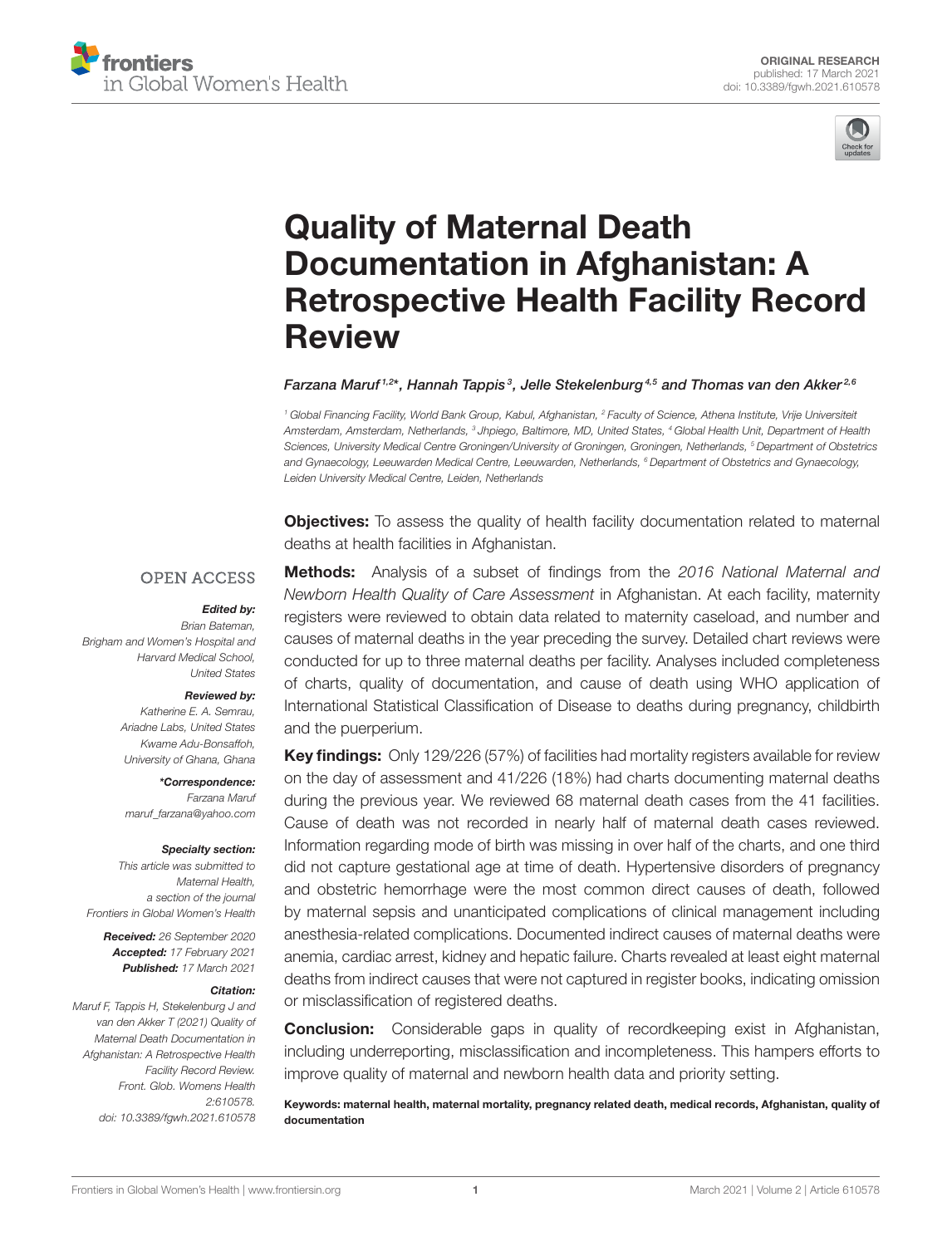## INTRODUCTION

The World Health Organization defines maternal death as the death of a woman while pregnant or within 42 days of termination of pregnancy, irrespective of the duration and site of the pregnancy, from any cause related to or aggravated by the pregnancy or its management but not from accidental or incidental causes [\(1\)](#page-7-0). Maternal death is perceived as an indicator of quality of care. Reduction of such deaths has been on the global and national agendas for all countries for decades [\(2,](#page-7-1) [3\)](#page-7-2).

Maternal mortality in Afghanistan has significantly declined from 1,600 deaths per 100,000 live births in 2002 [\(4\)](#page-7-3) to 638 deaths per 100,000 live births in 2017 [\(5\)](#page-7-4). This reduction is largely attributed to improvements in the health system and an increase in skilled birth attendance from 11% in 2003 to 58.8% in 2018 [\(6\)](#page-7-5). However, since 2010, there has been a steady increase in violence and instability in Afghanistan [\(7\)](#page-7-6). This has had adverse impacts on all aspects of the health system, resulting in closure of some health facilities, and increasing limitations on travel to facilities, especially by women and children [\(3,](#page-7-2) [8\)](#page-7-7). Although there is no direct evidence to support this, it is plausible that instability may have also affected quality of record keeping and maternal death registration, thereby affecting reliability of maternal mortality figures.

Despite these challenges, the Ministry of Public Health (MoPH) in Afghanistan remains committed to reducing preventable maternal mortality and has set a national target for mortality reduction [\(3\)](#page-7-2), considering the importance of the sustainable development goal (SDG) target for 2030, which is a reduction to  $\langle 70 \rangle$  per 100,000 live births [\(9\)](#page-7-8). In 2017, the lifetime risk of maternal mortality in Afghanistan was approximately 1 in 33 compared to the global lifetime risk of 1 in 190 [\(10\)](#page-7-9). Main causes of maternal deaths in Afghanistan are hemorrhage, sepsis and complications of unsafe abortion. The high maternal mortality ratio in Afghanistan despite an increasing proportion of women giving birth in health facilities raises concerns regarding quality of maternity care at health facilities [\(11,](#page-7-10) [12\)](#page-7-11).

Maternal death surveillance and response (MDSR) is widely implemented in low- and middle- income countries, as one strategy to identify and address health system weaknesses contributing to maternal deaths [\(13\)](#page-7-12). In Afghanistan, the MoPH recognizes that regular audit of maternal deaths could contribute toward a better understanding of causes of death and stimulate a culture of learning, resulting in improved evidencebased decision making and practices at all levels of the health system [\(14\)](#page-7-13).

However, while national guidelines for maternal and neonatal death surveillance and response exist, authorities acknowledge that maternal death audits have been poorly performed in Afghanistan and gaps exist in the quality of reported data [\(14,](#page-7-13) [15\)](#page-7-14). Beyond statements in high level policy documents and health information system assessments, there is only limited information on quality of health facility documentation related to maternal death.

Previous studies in Afghanistan have assessed accuracy and validity of maternity care records and quality of cesarean sectionrelated documentation, but none have examined the availability and completeness of documentation of maternal deaths [\(16,](#page-7-15) [17\)](#page-7-16). We assessed the quality of health facility documentation related to maternal death in Afghanistan and implications for evidencebased decision making to improve maternal health outcomes.

## **METHODS**

## Study Design

This retrospective health facility record review is a subset of Afghanistan's National Maternal and Newborn Health Quality of Care Assessment, a cross-sectional health facility assessment conducted in 2016. The assessment was designed to examine health facility readiness for basic and comprehensive emergency maternal and newborn care, and assess quality of routine antenatal care, childbirth and postpartum care, and management of selected obstetric and newborn complications [\(12,](#page-7-11) [18](#page-7-17)[–20\)](#page-7-18).

#### Study Sample

The National Maternal and Newborn Health Quality of Care Assessment covered a total of 286 health facilities across all 34 provinces of Afghanistan. This included a census of all accessible public hospitals with an average of five births per day reported in the national health management information system in 2015 ( $n =$ 77), and a random sample of facilities with fewer than five births per day ( $n = 149$ ). The sample size for low-volume facilities was calculated to provide a representative sample of the 1,736 public facilities with <five births per day, with a 10% margin of error, 5% alpha error, design effect of 1.5 due to stratification of facility types, and 5% oversampling for potential inaccessibility due to geography or insecurity. In addition, 20 private health facilities were purposively selected to provide a snapshot of care at private sector facilities in all regions of the country.

#### Data Collection

Data collection was conducted by 32 female doctors and midwives trained on assessment objectives, data collection techniques and research ethics. Data collection methods for this paper included use of a facility inventory and record review tool to verify caseload, availability of relevant data and guidelines, as well as review of patient's folders or mortality charts. Data collection at health facilities with an average of at least five births per day was completed between May 14th, and August 3rd, 2016. Data collection at health facilities that averaged fewer than five births per day was completed from November 5, 2016, to January 5, 2017. At each facility, maternity registers were reviewed for information on the maternity caseload and number and causes of deaths in the year preceding the survey. Detailed chart reviews were conducted for up to three maternal deaths per facility; charts were requested for the three most recent maternal deaths in the previous year. For each chart,

**Abbreviations:** BHC, basic health center; CHC, comprehensive health center; DH, district hospital; FHH, family health house; MDSR, maternal death surveillance system; MoPH, Ministry of Public Health; SBA, skilled birth attendant; SDG, sustainable development goal; SHC, sub-health center; WHO, World Health Organization.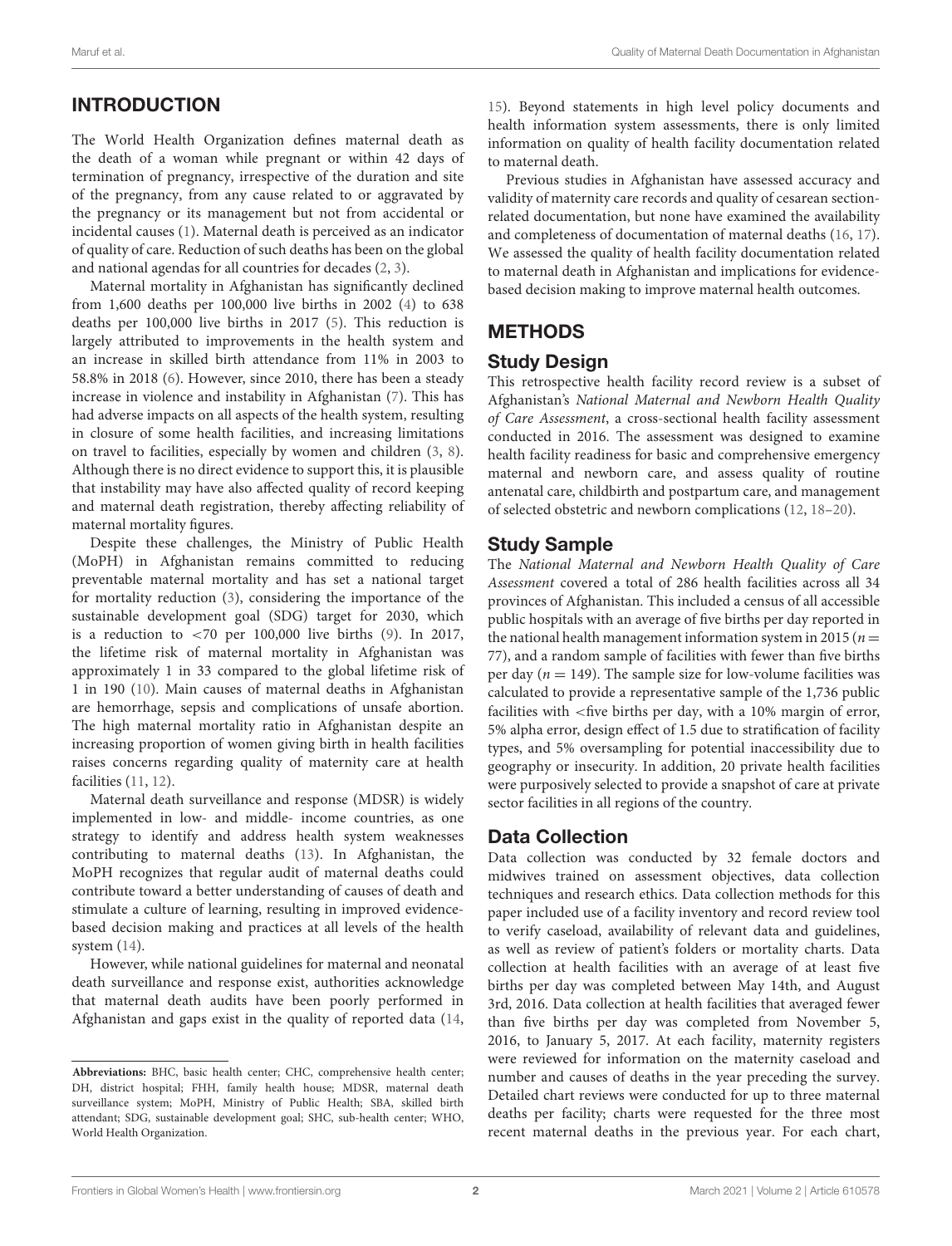#### <span id="page-2-0"></span>TABLE 1 | Health facility characteristics (maternity caseload and data availability).

|                                                                                                            | <b>Public Facility Type</b>                                                                |                                                                                 |                                                                                                                      |                                                                                                      |                                       |                                       |  |
|------------------------------------------------------------------------------------------------------------|--------------------------------------------------------------------------------------------|---------------------------------------------------------------------------------|----------------------------------------------------------------------------------------------------------------------|------------------------------------------------------------------------------------------------------|---------------------------------------|---------------------------------------|--|
|                                                                                                            | Specialized<br><b>Hospital/Regional</b><br><b>Hospital/Provincial</b><br>Hospital $(n=37)$ | <b>District Hospitals</b><br>with 5 or more<br>deliveries per day<br>$(n = 40)$ | <b>District Hospitals and</b><br><b>Comprehensive Health</b><br>Centers with 0-4<br>deliveries per day<br>$(n = 37)$ | <b>Basic Health Center,</b><br><b>Subhealth Center,</b><br><b>Family Health House</b><br>$(n = 112)$ | <b>ALL PUBLIC</b><br>SECTOR $(n=226)$ | <b>Private Facilities</b><br>$(n=20)$ |  |
| Number of antenatal care<br>visits per month [average<br>caseload, all visits (min,<br>max)]               | 366 (0, 2,470)                                                                             | 349 (0, 1,485)                                                                  | 65 (0, 218)                                                                                                          | 80 (0, 2,470)                                                                                        | 175 (0, 2,470)                        | 107 (0, 430)                          |  |
| Number of deliveries per<br>month [average (min, max)]                                                     | 729 (136, 2, 158)                                                                          | 301 (142, 1,233)                                                                | 13 (0, 63)                                                                                                           | 15 (1, 98)                                                                                           | 194 (0, 2, 158)                       | 67 (8, 218)                           |  |
| Number of postnatal visits<br>per month (average [min,<br>max)                                             | 292 (0, 2, 115)                                                                            | 242 (0, 614)                                                                    | 31 (0, 145)                                                                                                          | 35 (0, 270)                                                                                          | 111 (0, 2, 115)                       | 48 (0, 173)                           |  |
| % of health facilities<br>providing 24-h coverage for<br>delivery of services                              | 100% (37)                                                                                  | 100% (40)                                                                       | 57% (21)                                                                                                             | 44% (49)                                                                                             | 66% (149)                             | 90% (18)                              |  |
| Percent of facilities with<br>maternity register available<br>for review                                   | 97% (36)                                                                                   | 100% (40)                                                                       | 89% (33)                                                                                                             | 88% (98)                                                                                             | 92% (207)                             | 90% (18)                              |  |
| Average number of months<br>with number of births<br>recorded in maternity<br>register in past year        | 11                                                                                         | 11                                                                              | 10                                                                                                                   | 9                                                                                                    | 10                                    | 11                                    |  |
| Percent of facilities with<br>obstetric referral-in register<br>available for review                       | 65% (24)                                                                                   | 60% (24)                                                                        | 38% (14)                                                                                                             | 40% (45)                                                                                             | 47% (107)                             | 35% (7)                               |  |
| Average number of months<br>with number of obstetric<br>referrals-in recorded in<br>register in past year  | $\overline{7}$                                                                             | $\overline{7}$                                                                  | $\overline{4}$                                                                                                       | 5                                                                                                    | 6                                     | $\overline{4}$                        |  |
| Percent of facilities with<br>obstetric referral-out register<br>available for review                      | 70% (26)                                                                                   | 95% (38)                                                                        | 54% (20)                                                                                                             | 51% (57)                                                                                             | 62% (141)                             | 50% (10)                              |  |
| Average number of months<br>with number of obstetric<br>referrals-out recorded in<br>register in past year | $\overline{7}$                                                                             | 10                                                                              | $\overline{4}$                                                                                                       | $\overline{4}$                                                                                       | 6                                     | 5                                     |  |
| Percent of facilities with<br>mortality or maternal death<br>register available for review                 | 65% (24)                                                                                   | 70% (28)                                                                        | 43% (16)                                                                                                             | 54% (60)                                                                                             | 57% (128)                             | 55% (11)                              |  |
| Average number of months<br>with number of maternal<br>deaths recorded in past<br>year                     | 8                                                                                          | 8                                                                               | 5                                                                                                                    | 6                                                                                                    | $\overline{7}$                        | $\overline{7}$                        |  |

data collectors extracted information on client characteristics, location and mode of childbirth, timing and causes of death, and newborn outcomes. Data collectors reviewed charts for any information on factors contributing to maternal death and noted if women experienced any of the following: delayed arrival to health facility, delayed transfer to appropriate level of care, delay in care due to lack of supplies, delay in care due to absence or non-attendance on part of the health professional, delay in correct diagnosis [\(21\)](#page-7-19). All data extraction was completed using a standardized form developed on the CommCare electronic data collection software platform.

#### Data Analysis

Data was exported from CommCare to Excel for cleaning and analysis. We used visual inspection and descriptive statistics methods to analyze quality of documentation and completeness of charts, and case review methods to classify causes of death using WHO Application of ICD-10 to deaths during pregnancy, childbirth and the puerperium (ICD-MM coding). Facility types were defined as follows: (1) Specialized, Regional, and Provincial Hospitals; (2) District Hospitals (DHs) with an average of five or more births per day; (3) DHs and Comprehensive Health Centers (CHC) with an average of fewer than five births per day; and (4)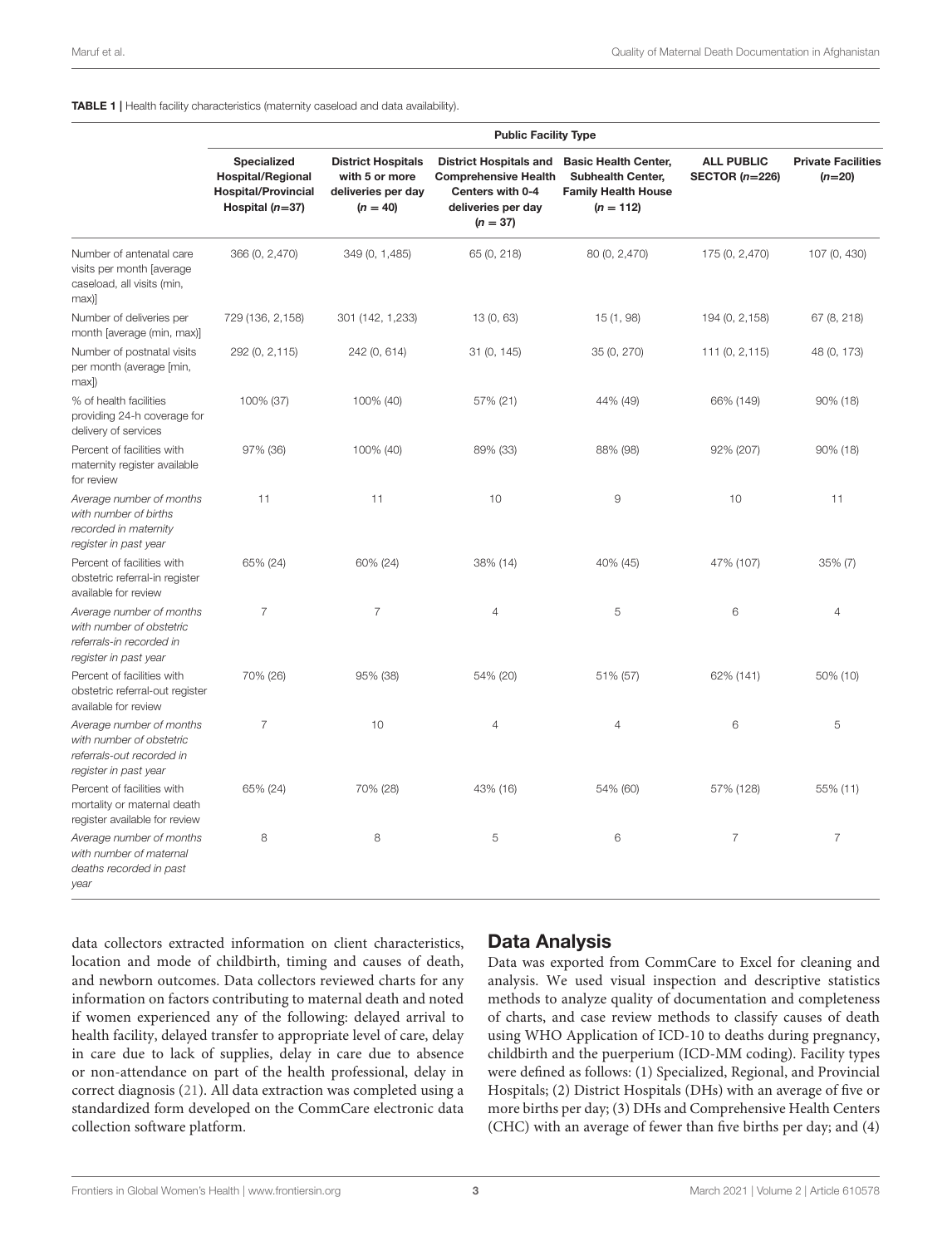<span id="page-3-0"></span>TABLE 2 | Maternal mortality case characteristics recorded in selected charts.

| <b>Characteristics</b>                                                                               | Number of<br>charts $(n=68)$ |
|------------------------------------------------------------------------------------------------------|------------------------------|
| Age of women                                                                                         |                              |
| Not recorded                                                                                         | 17 (25%)                     |
| $<$ 20 years                                                                                         | 4(6%)                        |
| $20 - 35$ years                                                                                      | 31 (47%)                     |
| $>35$ years                                                                                          | 16 (24%)                     |
| <b>Type of delivery</b>                                                                              |                              |
| Not recorded                                                                                         | 39 (57%)                     |
| Vaginal delivery                                                                                     | 17 (25%)                     |
| Assisted delivery                                                                                    | 1(1%)                        |
| Cesarean section                                                                                     | 11 (16%)                     |
| Gestational age                                                                                      |                              |
| Not recorded                                                                                         | 21 (31%)                     |
| $<$ 20 weeks                                                                                         | $0(0\%)$                     |
| 20-40 weeks                                                                                          | 44 (65%)                     |
| >40 weeks                                                                                            | 3(4%)                        |
| <b>Location of delivery</b>                                                                          |                              |
| Not recorded                                                                                         | 16 (24%)                     |
| Home birth                                                                                           | 4(6%)                        |
| Public health center (Comprehensive Health Center,<br>Basic Health Center, Subhealth Center          | 5(7%)                        |
| Public hospital (specialized Hospital, Regional Hospital,<br>Provincial Hospital, District Hospital) | 38 (56%)                     |
| On the way to health facility                                                                        | 2(3%)                        |
| Private hospital                                                                                     | 3(4%)                        |
| Women referred from                                                                                  |                              |
| Not recorded                                                                                         | 24 (35%)                     |
| Community health worker (Health Post)                                                                | 1(1.5%)                      |
| Health center (Comprehensive Health Center, Basic<br>Health Center, Subhealth Center)                | 4(6%)                        |
| Public hospital                                                                                      | 6(9%)                        |
| Private hospital                                                                                     | 3(4%)                        |
| Not referred                                                                                         | 30 (44%)                     |
| Timing of death                                                                                      |                              |
| Not recorded                                                                                         | 17 (25%)                     |
| During pregnancy                                                                                     | 5(7%)                        |
| Intrapartum (cesarean section)                                                                       | 7 (10%)                      |
| Intrapartum (vaginal delivery)                                                                       | 6(9%)                        |
| Postpartum (cesarean section)                                                                        | 12 (18%)                     |
| Postpartum (vaginal delivery)                                                                        | 21 (31%)                     |

Basic Health Centers (BHC), Sub Health Centers (SHC), Family Health Houses (FHH), and other primary health care facilities.

#### Ethical Considerations

The 2016 Afghanistan National Maternal and Newborn Health Quality of Care Assessment protocol was approved by the ethical review boards of the Afghanistan Ministry of Public Health (361533) and the Johns Hopkins Bloomberg School of Public Health in Baltimore, Maryland (6,799). Written permission for data collection was also obtained from the in-charge of each facility.

#### RESULTS

Review of maternity registers showed an average number of 194 births per month at public facilities and 67 births per month at private facilities in the Afghan calendar year preceding the assessment (April 2015 – March 2016). An average of 175 antenatal care visits per month were reported at public and 107 antenatal care visits per month at private facilities (**[Table 1](#page-2-0)**). Of public facilities, 149/226 (65.8%) reported providing 24-h coverage for service delivery compared to 18/20 (90%) private facilities. Only 129/226 (58%) of public facilities and 11/20 (55%) of private facilities had any data on maternal deaths recorded in standard facility registers. Overall, 207/226 (92%) public and 203/226 (90%) of private facilities had standard birth registers available for review on the day of assessment.

Specialized, Regional, and Provincial Hospitals which reported an average of more than 8500 births per year (**[Table 1](#page-2-0)**), recorded an average of 18 maternal deaths per year, for an institutional maternal mortality ratio of 212 deaths per 100,000 births. High-volume DH, which reported an average of 3,600 births per year, recorded an average of 6 maternal deaths per year, for an institutional maternal mortality ratio of 167 deaths per 100,000 births. All maternal deaths recorded were attributed to direct causes. Specialized, Regional, and Provincial Hospitals reporting deaths saw an average of seven deaths due to complications of abortion (range 0–9), 6 deaths due to hemorrhage (range 0-7), and 2 deaths due to retained placenta (range 0–4) per year. High-volume district hospitals saw an average of 1 death due to complications of abortion (rang 0–1), two deaths due to hemorrhage (range 0–2) and two deaths due to retained placenta (range 0–2) per year. In the registers there were no deaths recorded due to indirect causes.

We reviewed patient charts for 68 women from 41 facilities (26 cases from Specialized, Regional, and Provincial Hospitals; 14 cases from DHs or CHCs, and one case from a private hospital), who died from direct or indirect causes related to the pregnancy, childbirth or clinical management. Seventeen charts did not record the age of the woman who died and 21 did not indicate gestational age. In more than half (39) mode of birth was not recorded. Seventeen did not record timing of death in relation to childbirth (during pregnancy, intrapartum or postpartum). Approximately half of the charts reviewed (35 of 68) recorded cause of death (**[Table 2](#page-3-0)**).

Of the 51 charts with the woman's age recorded, four were <20 years old, 31 were between the age of 20 and 35 years and 16 were over 35 years of age. Of the 52 charts with birth location recorded, most (46) were facility births, whilst four women gave birth at home, and two women on the way to the health facility. Mode of birth was only recorded for 29 cases: 18 women gave birth vaginally and 11 by cesarean section. Fourteen women were referred from lower level health facilities and private sector to higher levels of care. Of the 51 charts with timing of death recorded, 33 were deaths occurring postpartum, 13 intrapartum and 5 antepartum.

The review of patient's charts showed that the main causes of mortality were obstetric hemorrhage (17), hypertensive disorder, preeclampsia and eclampsia (16), amniotic fluid embolus (2),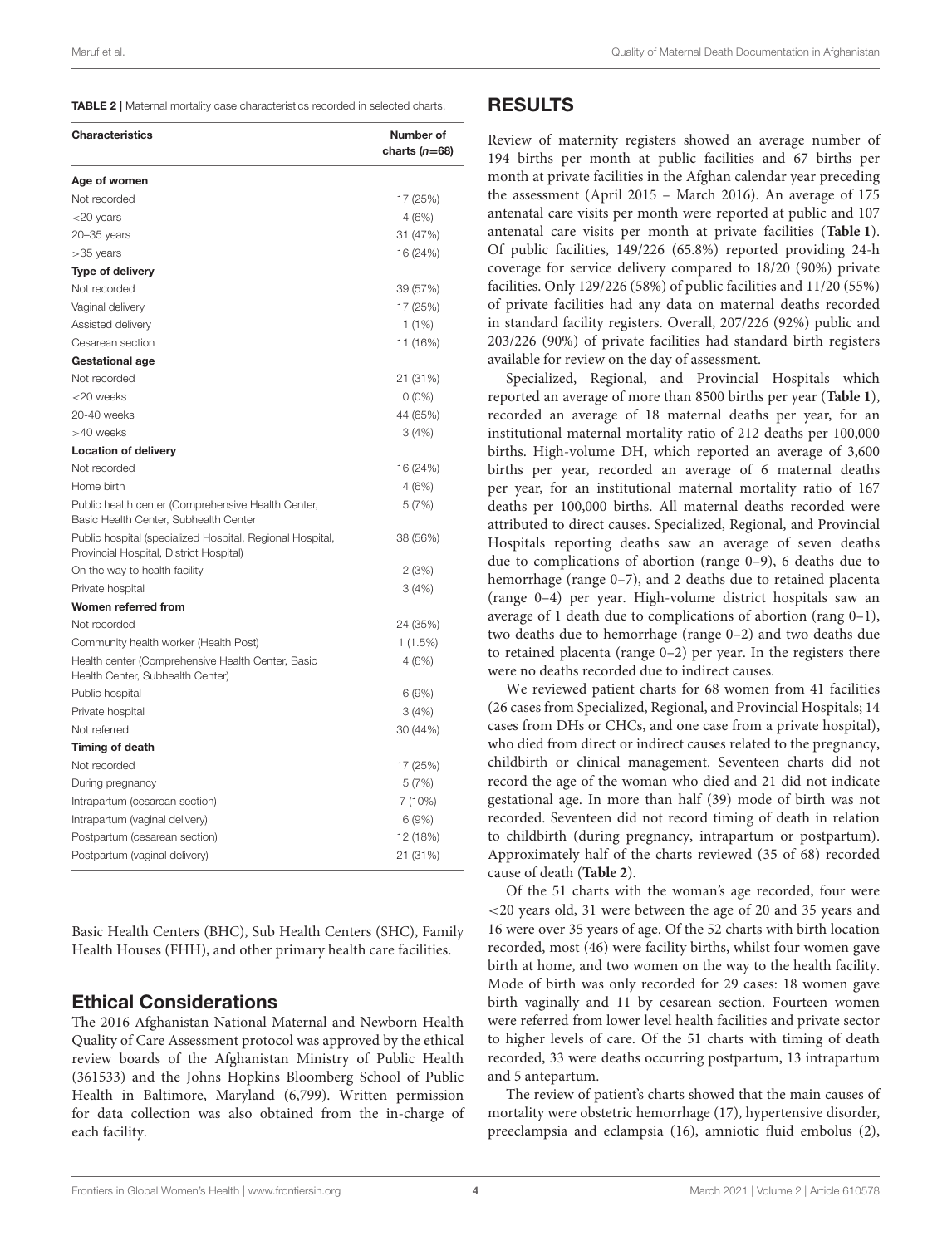

<span id="page-4-0"></span>

<span id="page-4-1"></span>unanticipated complication of management such as anesthesia (2), sepsis (1), and ectopic pregnancy (1). Fifteen charts indicated no indirect causes of maternal death, while 37 did not record any information on indirect causes. The causes of death listed in 16 cases reporting indirect causes were cardiac, respiratory, liver and kidney disorders (9), anemia (4) and anemia with heart and kidney disease (2), and shock (1) (**[Figure 1](#page-4-0)**). Sixteen charts included multiple causes for maternal deaths.

The 68 maternal mortality charts reviewed included 59 singleton pregnancies and 9 twins (**[Figure 2](#page-4-1)**). Of the 77 pregnancies, birth outcomes were only reported for 47. Newborn outcomes were not recorded in 30 cases; 22 newborns were reported alive. Twenty-two were recorded early newborn death, two stillbirths, and one was an ectopic pregnancy in early pregnancy. Causes of death were only recorded for three early newborn deaths: asphyxia (2) and infection (1).

Fifty-five of the 68 maternal mortality charts reviewed included information on factors contributing to maternal deaths (**[Table 3](#page-5-0)**). Thirty-seven charts included factors contributing to delays in receiving quality care (delayed referral from other facilities, delay getting timely treatment, inadequate skills of providers or delay in correct diagnosis, lack of supplies, medicine and blood, and absence or delay in attendance of human resources), 21 charts included information on delays to reach a health facility and 2 charts reported poor antenatal care as a factor contributing to maternal mortality. In 13 charts, such reasons were not recorded.

#### **DISCUSSION**

Our study shows remarkable weaknesses in quality of documentation and record keeping, at both public and private facilities in Afghanistan. We found glaring gaps in completeness of recordkeeping. Critical information on characteristics of deceased were missing in nearly half of the records. Our results are in line with other studies from Afghanistan that have indicated that quality of medical record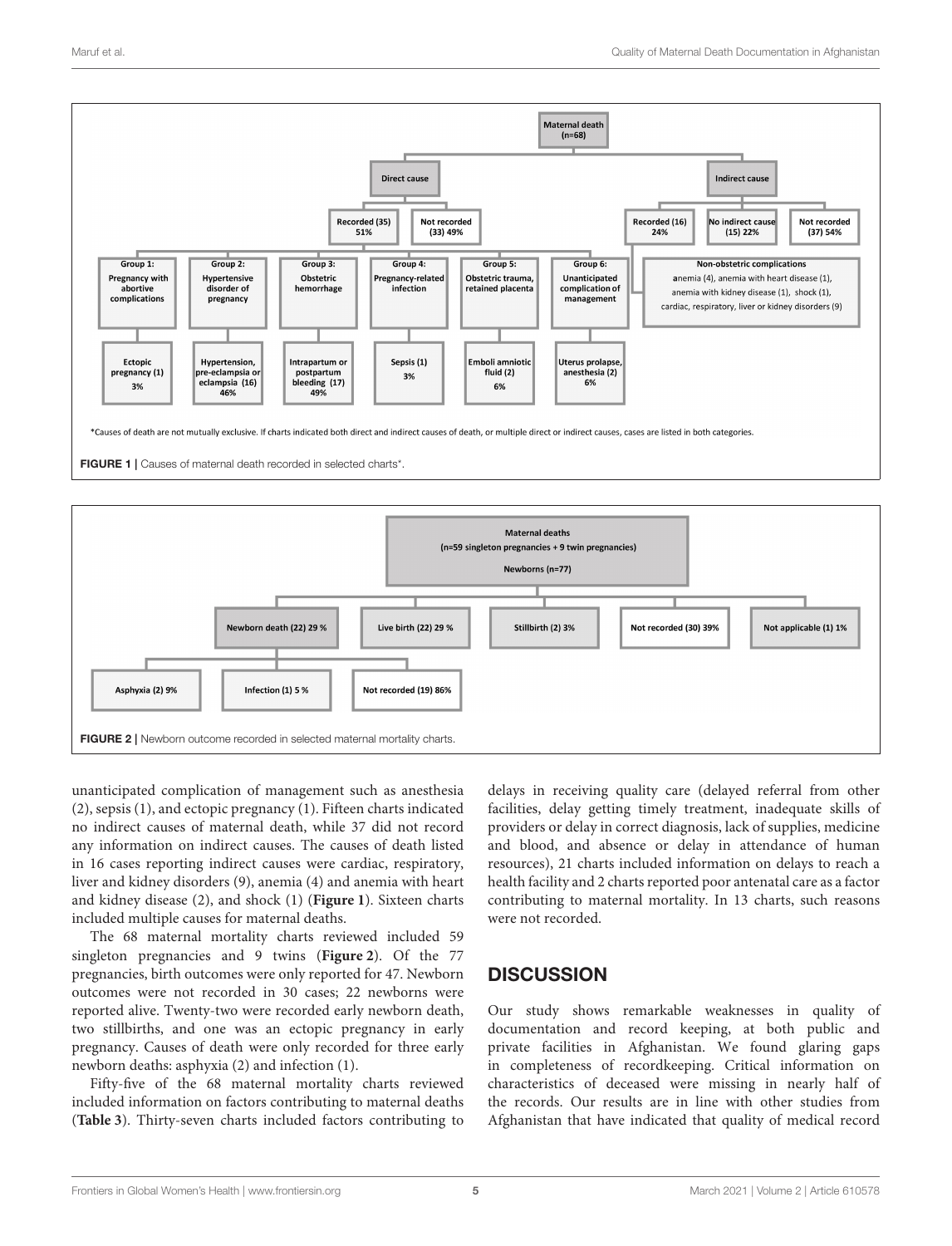<span id="page-5-0"></span>TABLE 3 | Recorded factors contributing to maternal death<sup>\*</sup>.

|                                                                                     | Number of<br>charts ( $n = 68$ ) |
|-------------------------------------------------------------------------------------|----------------------------------|
| Delayed arrival to facility                                                         | 21 (31%)                         |
| Delayed transfer to appropriate level of care                                       | 5(7%)                            |
| Didn't receive any treatment before referral from one<br>health facility to another | 1(2%)                            |
| Delay due to lack of supplies and medicine                                          | 13 (19%)                         |
| Lack of blood                                                                       | 1(2%)                            |
| Delay due to absence or slowness of human resources                                 | 11 (16%)                         |
| Delay in correct diagnosis                                                          | 6(9%)                            |
| Lack of antenatal care                                                              | 2(3%)                            |
| No contributing factors recorded                                                    | 13 (19%)                         |

\**The contributing factors are not mutually exclusive.*

keeping is extremely low [\(16,](#page-7-15) [17,](#page-7-16) [22\)](#page-7-20). Concerns that clients' records do not accurately reflect the true clinical picture have been documented, specifically at large hospitals (Specialized, Regional, and Provincial Hospitals) due to resource constraints, work overload, and apprehension of personal and political accountability for maternal death [\(14,](#page-7-13) [16\)](#page-7-15). In addition, a study in Ethiopia denoted that mere forgetfulness in facilities with high numbers of deaths, limited knowledge of the reporting procedures and unavailability of specific guidelines may lead to serious underreporting of maternal deaths [\(23,](#page-7-21) [24\)](#page-7-22).

Charts reviewed suggest that the most commonly reported direct causes of maternal deaths were obstetric hemorrhage, eclampsia, and abortions; fewer cases were recorded on maternal sepsis and complications of anesthesia. Hence, urgent effort is needed to first address these immediate causes of death for many women, while putting in longer-term efforts to strengthen the health system and working on social determinants that lie outside the realm of the health sector, in a multifaced approach [\(2,](#page-7-1) [3\)](#page-7-2). As per the chart review, the indirect causes of maternal deaths seen at health facilities in Afghanistan anemia, cardiac arrest, kidney and hepatic failure, and shock. Presumably, some of these indirect causes (chronic anemia and shock) were either a contributing factor or a result of direct causes of maternal deaths. However, no single indirect cause of maternal death was recorded in the facility register. We found notable discrepancies between reported causes of maternal death in facility registers and patients' charts. The charts reviewed showed at least eight maternal deaths due to indirect causes that should have been recorded in the registers, indicating either omission or misclassification of deaths in the register, or both.

Accurate classification of causes of maternal mortality is vital for decision making and provision of care; otherwise there could be misclassification and under-identification of maternal deaths at facilities, where a woman of reproductive age may die in a medical or surgical ward with an undiagnosed obstetric complication [\(25\)](#page-7-23). For programmatic purposes, indirect causes of maternal mortality require greater attention, not just for purposes of reporting, but also for timely decision making and interventions to prevent these deaths [\(26\)](#page-7-24).

Notably, reliability of facility level data will become even more important when frontline clinicians accurately record clinical activities and related outcomes in charts. Information on the medical records can be used to improve health service quality [\(16,](#page-7-15) [27\)](#page-7-25). Moreover, these records are used for the surveillance of maternity care and outcomes, in addition to monitoring and evaluation of progress. Having reliable data for action and accountability at subnational levels will provide better opportunities for equity-based interventions, optimal decision making and advantages for women who seek care in the formal health facilities [\(28,](#page-7-26) [29\)](#page-7-27).

The private health sector in Afghanistan is dynamic, rapidly expanding, and largely unregulated [\(30\)](#page-7-28). Very few private health facilities report into national health management information system or keep reliable records of services, leaving great uncertainty on the proportion of maternal deaths that may be occurring at these facilities. The purposive snapshot of private health facilities included in this assessment confirms that maternal deaths are occurring at private health facilities, and more attention to quality of documentation and reporting practices at both public and private facilities are needed to fully understand the state of maternal health care services in Afghanistan.

In Afghanistan, the poor quality of medical records, lack of knowledge and skills, staff turnover, lack of coordination, the culture of blame and inadequate resources are barriers to conducting effective death reviews [\(14,](#page-7-13) [31,](#page-7-29) [32\)](#page-7-30). Effective maternal death reviews require supportive political and legal supports, individual commitment, and an environment conducive to learning as integral part of improving service coverage and quality of care. The Afghan health system needs strengthening in areas related to strategies and resources on notification of births and deaths, and medical certification of causes of death, and infrastructure to record the causes of death in the medical records [\(14\)](#page-7-13).

Providing targeted refresher training on clinical record keeping, improved compliance by health care providers, staff support and fostering a culture of secrecy and professional protectionism, and non-punitive responses on medical errors, and strong leadership at national level and at lower levels of governance will lead to accuracy, reliability and completeness of medical records [\(16,](#page-7-15) [22,](#page-7-20) [31\)](#page-7-29). A recent study suggests that periodic data audits were successful in improving data quality and use [\(33\)](#page-7-31).

There are some examples of successful large-scale implementation of MDSR in low- and middle-income countries, including in Malaysia, Sri Lanka and India. Evidence suggests that such implementation requires considerable efforts to identify and address maternal deaths and associated factors [\(13\)](#page-7-12). In countries with an established MDSR system, for example Malaysia, routine notification of deaths from facilities and upgrading the functional vital registration system to include a tick box for maternal deaths on death certificates enables more effective identification of all maternal deaths [\(34\)](#page-7-32). In countries where vital registration systems are weak, skilled birth attendance rates are low, and many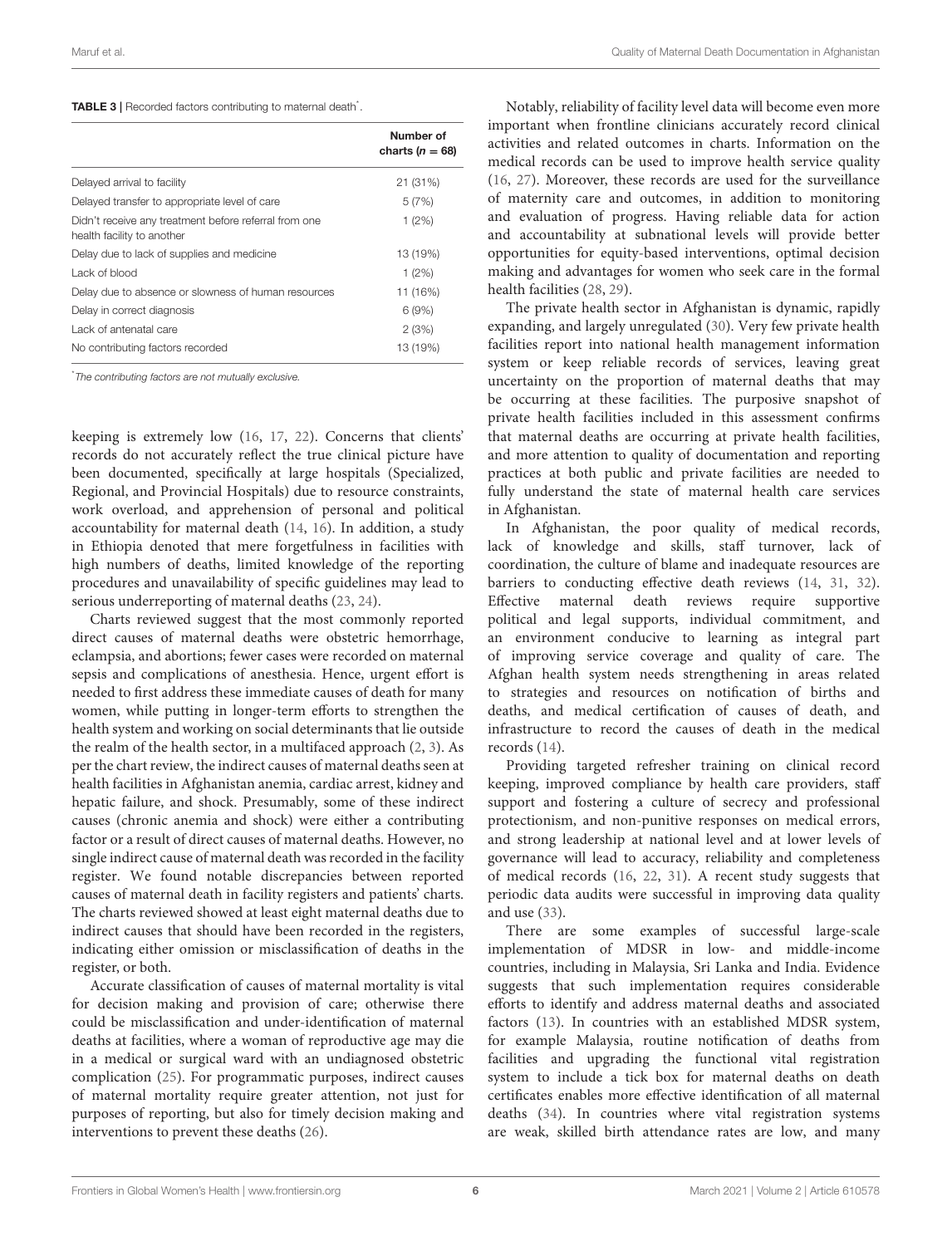deaths occur without any contact with health facilities; like Afghanistan, identification and notification of maternal deaths at community level is an important source of information that may reduce underreporting.

MDSR remains a vertical intervention in Afghanistan, operated in parallel to the country's disease surveillance system. A study in Ethiopia has emerged the importance of MDSR embedment within the existing disease surveillance system as a routine practice rather than a stand-alone system, with a greater supervisory support to improve the reporting and response mechanism [\(24\)](#page-7-22).

There are considerable methodological shortcomings of surveys to measure maternal mortality in Afghanistan, exacerbated by the fragile context. Efforts should be redirected to improve access to and quality of routine maternal health data to obtain real time-insights, with increased longer-term investment in civil registration and vital statistics [\(22\)](#page-7-20).

The use of electronic medical records (EMR) in Cameroon and Malawi has shown an increase in completeness and accuracy of medical records [\(35,](#page-7-33) [36\)](#page-7-34). A study in Ghana has acknowledged that lack of financial and human resources would limit EMR implementation and sustainability [\(35\)](#page-7-33). The government of Afghanistan plans to move toward the ambitious agenda of digitalization of medical records to improve quality and accessibility of timely information [\(37\)](#page-7-35). There is need for a comprehensive study to inform facilitators and barriers with regards to introduction and scale up of EMR in Afghanistan.

Our study is not without limitations. It was designed to assess the quality of broader maternal and newborn health services. Therefore, only three most recent patients' charts per facility were reviewed, not all deaths in the previous year, so data on case characteristics and causes of death cannot be considered representative of all maternal deaths in Afghan health facilities. The private-sector snapshot provided only a limited picture of maternal mortality in private health facilities in Afghanistan and cannot be compared with nationally representative data from public health facilities. Despite these limitations, our study shines a light on the deplorable quality of record keeping and documentation of maternal health outcomes, and highlights challenges in relying on facility records for estimations of maternal mortality.

## **CONCLUSION**

Our study identifies considerable concerns with regard to the quality of record keeping in Afghanistan. These encompass under reporting, misclassification, and incomplete documentation. Improvements in record-keeping and health management information systems are critical to improve maternal and newborn health outcomes. Improving the quality of maternal and newborn health data requires robust political support and investment at various levels to support real-time clinical and political decision making and priority setting. This paper serves as a call to improve documentation and analysis of causes of maternal deaths amidst insecurity in Afghanistan, and to systematically improve accountability for coordinated, data-driven efforts to address factors associated with preventable maternal mortality.

## DATA AVAILABILITY STATEMENT

Data is available from the principal investigator or upon reasonable request or signature of a data use agreement.

#### ETHICS STATEMENT

The studies involving human participants were reviewed and approved by the ethical review boards of the Afghanistan Ministry of Public Health (361533) and the Johns Hopkins Bloomberg School of Public Health in Baltimore, Maryland (6799).

## AUTHOR CONTRIBUTIONS

FM served as co-trainer for the 2016 Afghanistan National Maternal and Newborn Health Quality of Care Assessment, wrote the first draft of this manuscript, led data analysis, interpretation and revision of this article. TvdA contributed to the writing and revision of the manuscript. JS served as a study advisory board member and contributed to the review and revision of the manuscript. HT served as principal investigator, led the data analysis, and contributed to the interpretation of study findings and revision of the manuscript. All authors read and approved the final manuscript.

## FUNDING

The United States Agency for International Development (USAID) Afghanistan FP/MNCH Project (AID-306-A-15- 00002) and UNICEF Afghanistan National Maternal and Newborn Health Quality of Care Assessment award provided funding for this research. The contents of this manuscript are the responsibility of the authors and do not necessarily reflect the views of the funder.

## ACKNOWLEDGMENTS

The authors would like to thank Zelaikha Anwari for her contribution in this research. Thanks to the study team members Nasrat Ansari, Faridullah Atiqzai, Partamin Manali, Zahra Sultani, Sayed Esmati, Ahmad Eklil Husain, Mahmood Azimi, Enayatullah Mayar, Abdul Qader Rahimi, Raouf Saidzadah, Matiuallah Noorzad, Laila Natiq, and Sheena Currie from Jhpiego, as well as the central and provincial MoPH for their guidance and support, the nongovernmental organizations implementing Afghanistan's health care services, and those professionals who participated in the study, Sayed Attaullah Saeedzai, MoPH general director of evaluation and health information systems. Thanks to facility staff participating in the study, and all the midwives and doctors who served as data collectors in very difficult situations. Special thanks to USAID and UNICEF for funding the study and technical collaboration.